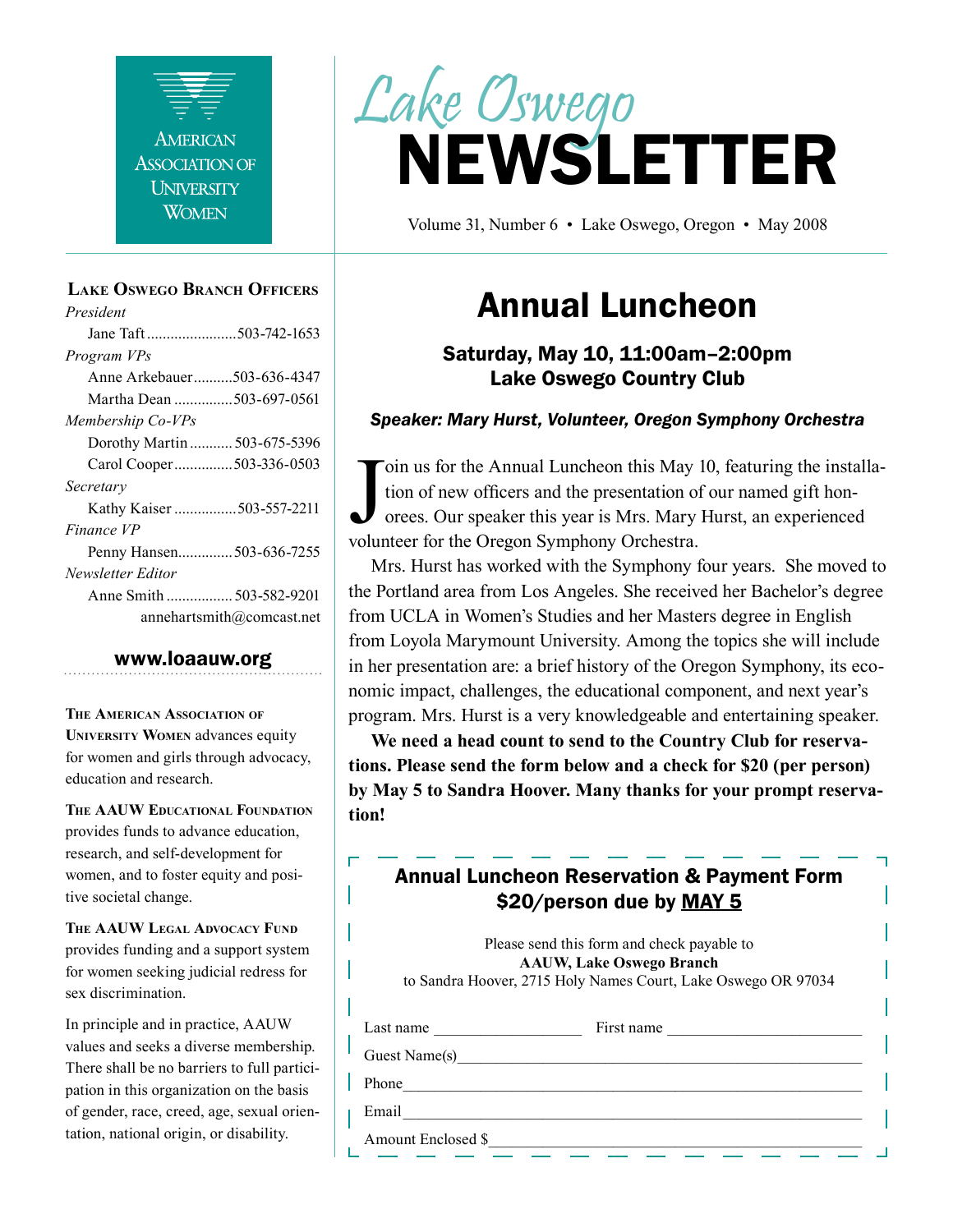# Jottings from Jane



**(6T** love Tea and Books," said one of our members,  $\mathbf{L}$  "To me it's what AAUW is all about."

Certainly, for many branch members (including me), this is one of the best events of the year. What is there not to like about it? There's good food, nicely served at well-decorated tables, there are plenty of opportunities to visit with old friends and make new ones. If you have friends you'd like to introduce to AAUW, it's a perfect setting in which to do so.

And then, too, there are the books. AAUW members tend to be readers. Book groups proliferate. Our branch alone has four. The Book Sale is an excellent opportunity to discover what your fellow-members have been reading. Many of us take advantage of the sale to dispose of books we've read, making room for new ones, some of which we buy at the sale. Often there are books we've missed by authors we've loved, to say nothing of a chance to consider unknowns – and almost always with an accompanying comment from someone who has already read it.

Best of all, the event raises money for good causes. The proceeds are split between the Educational Foundation, the Legal Advocacy Fund, and our local scholarship to a mature student at Marylhurst. This is our biggest fund-raising effort of the year; over the past few years we have averaged about \$1500 in total revenue.

Do you know what happens to the books that aren't sold during the tea? Most of them are taken to Powell's, and the money from those that they buy

"The proceeds from the Book Sale are split between the Educational Foundation, the Legal Advocacy Fund, and our local scholarship"

goes into the total returns. The ones that Powell's doesn't buy go to a good cause. At various times, Booktique, the Beaverton AAUW book sale, and the new library at Coffee Creek Women's Prison have benefited. This year, the leftover books were delivered to Vernonia, where the library, to say nothing of much of the town, was flooded out.

I can remember a Tea by itself, Tea and a Bakesale, and then Tea and Books. **Ann Keddie**, with the tea, and **Susan Hornung**, who has collected, sorted, sold and delivered the books, have been particularly dedicated. Many people have contributed to its success. As we move into the future, the "spring event" will no doubt evolve to meet the changing desires of our members and the coming and going of chairs and volunteers. It will, however, always reflect the spirit of AAUW.

## Note from Susan Hornung

Many thanks to all the people who donated books and all the people who purchased books. We made over \$900 from sales at the tea and sales to Powell's. The remaining books were donated to Vernonia's library, which was damaged by the flooding in December.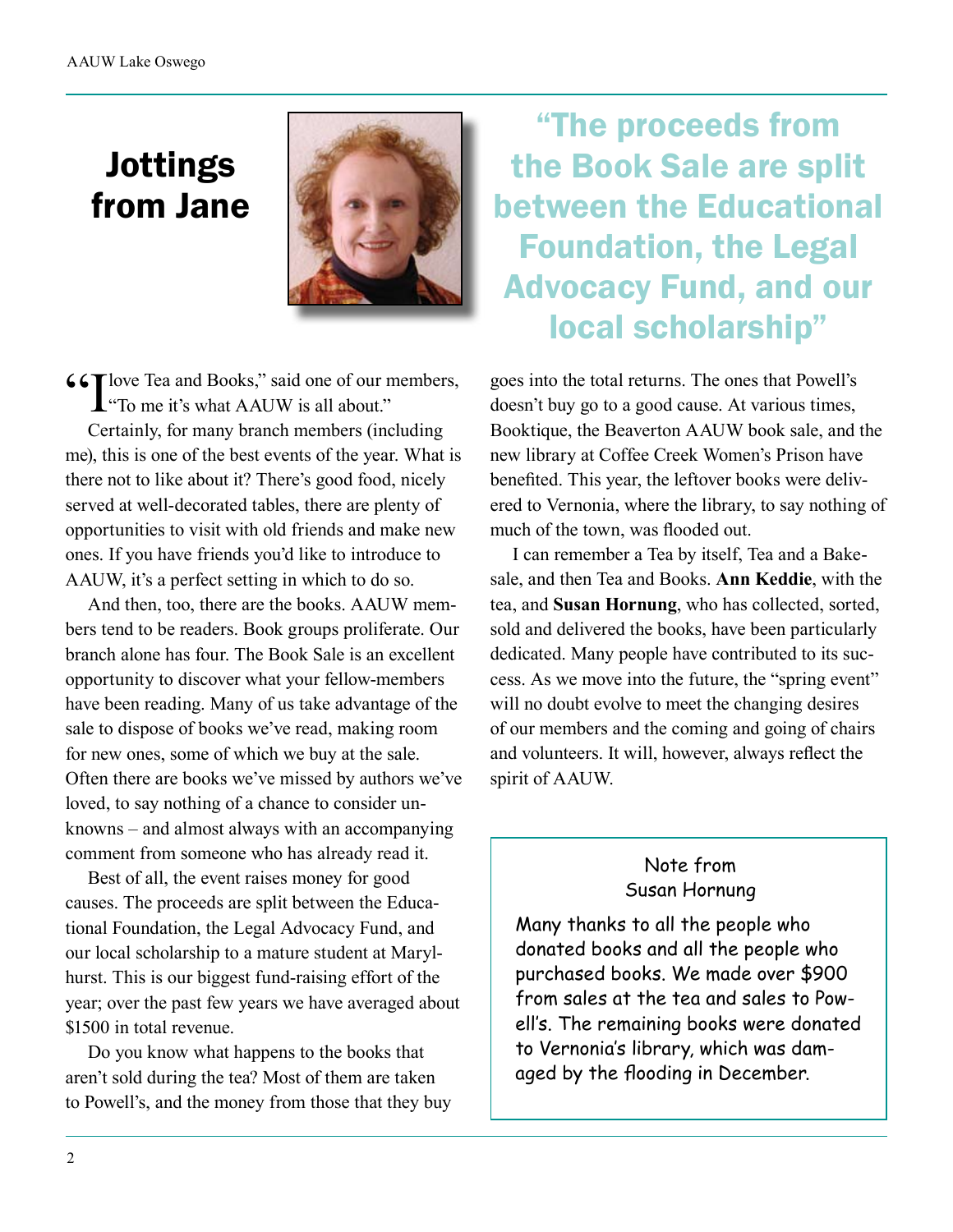# Tea had many helpers

o many women were helpful with last week's<br>tea. First and foremost was **Carol Cooper**.<br>She helped with planning, purchasing, preparation and clean-un Food preparers were **Jane Taft** tea. First and foremost was **Carol Cooper**. She helped with planning, purchasing, preparation and clean-up. Food preparers were **Jane Taft**, **Kathy Kaiser**, and **Ricky Appleman**. **Sandra Hoover** attended the reception table. New members, **Jacqueline Gatewood** and **Joanne Nawrocki** served

the tables, did clean-up and volunteered for next year as they really enjoyed themselves! **Vicki Von Tagen** made the lovely table nosegay bouquets and **Carol Zinsli** arranged the table so beautifully. And last but not least, the tea could not be done without so many willing hands.

*Ann Keddie*

# AAUW's Position on Social Security

For more than a century, AAUW has promoted equity at work, in school, and in all aspects of women's lives. AAUW is committed to a Social Security system that provides lifelong protections for women and families that include guaranteed benefits with cost-of-living adjustments.

As Congress considers proposals to reform Social Security, the economic well-being and security of women must be safeguarded. These critical factors must be considered:

#### *Social Security Is More Than a Retirement Plan*

- Social Security provides lifelong family protections - For a young family, Social Security provides the equivalent of a \$400,000 life insurance policy and a \$350,000 disability insurance policy.
- Just half of all Social Security beneficiaries receive benefits solely as retired workers.
- Remaining Social Security beneficiaries are children  $(8\%)$ , widows  $(11\%)$ , and people with disabilities (12%), spouses (6%), and dually eligible/worker and spousal benefits (13%).
- Social Security supports more children(5.4 million) than TANF (4 million).

#### *Women Are More Dependent on Social Security Than Are Men*

- Women earn less than men.
- Women are half as likely as men to receive a pension.
- Women have shorter work histories due to caregiving responsibilities.
- Women on average live longer than men.

### *Women Need Guaranteed Benefits They Can Count On*

- Without Social Security, more than half of all women 65 and older would be below the poverty level.
- Social Security benefits are the only source of income for many elderly women and persons with disabilities.
- Older women of color are poorest in retirement.
- Unlike finite private accounts or 401k plans, Social Security benefits are guaranteed throughout a person's lifespan. This is particularly important to women, who live longer on average than men do.

#### *Additional Resources for AAUW Members*

- Meet with your member of Congress How to set up an in-district meeting
- Media Guide Online resource for finding and contacting national and local media
- Community Coalitions Manual Guide to help local groups establish and sustain effective coalition-based programs

*From: http://www.aauw.org/advocacy/issue\_advocacy/ actionpages/socialsecurity.cfm*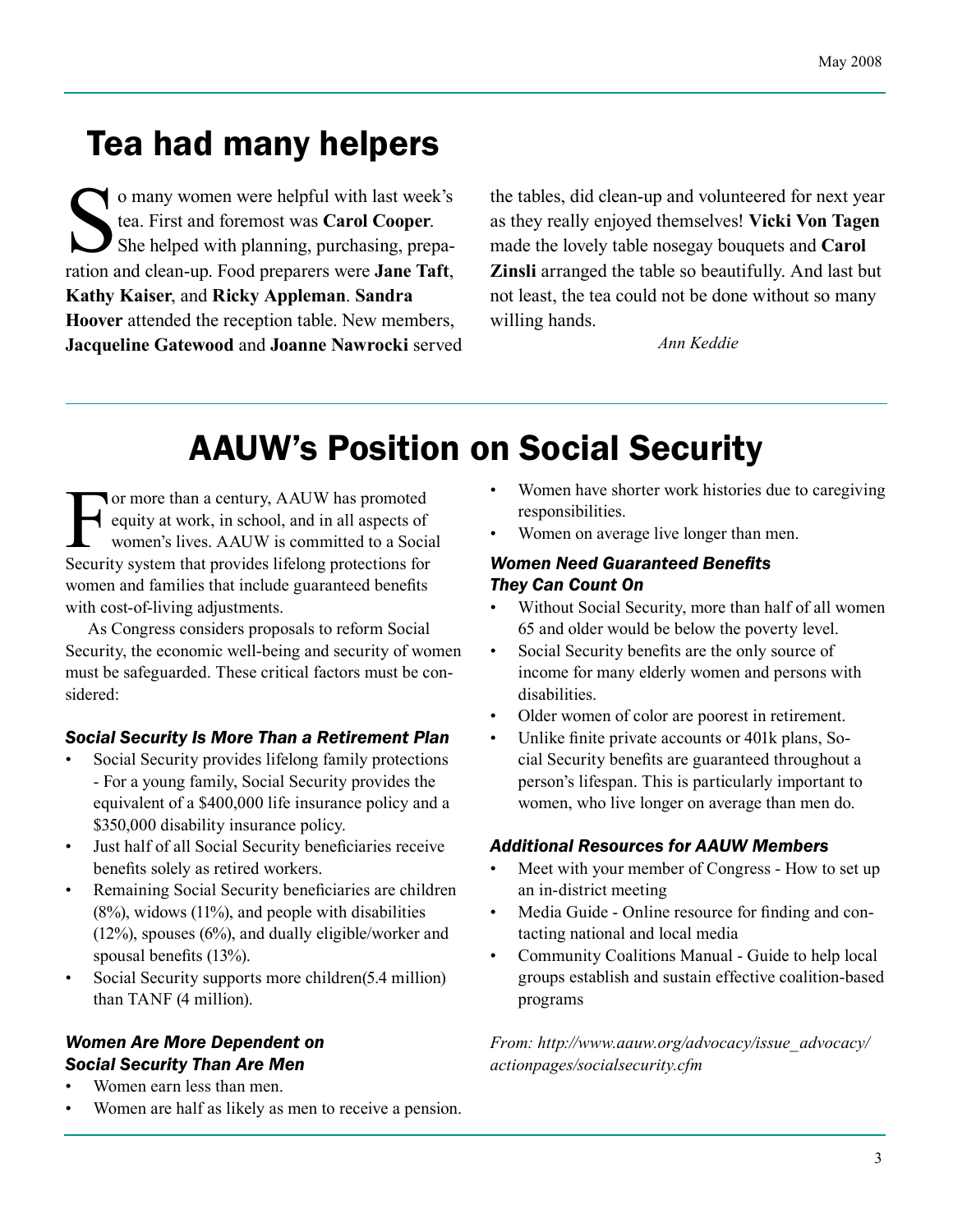# Interest Groups

#### *Tuesday Morning Books*

*4th Tuesday at 9:45 a.m.* May 27, 2008, 9:45 a.m. Hostess: Colleen Gekler Leader: Linda Smith Book: *The Sea* by John Banville

#### *Interpretive Books*

*3rd Thursday at 9:30 a.m.* May 15, 2008, 9:30 a.m. Hostess: Peggy Lineweaver Leader: Donna Saffir Book: *Three Cups of Tea* by Greg Morgenson & David Oliver Relin

### *Thursday Evening Books*

*4th Thursday at 7:30 p.m.* May 22, 2008, 7:30 p.m. Hostess: Barbara McDonald Intro: Pat Lewis Book: *The True Story of Hansel and Gretel* by Louise Murphy

## *Friday Books*

*4th Friday at 10:00 a.m.* New members are most welcome to join this book group — Call Martha Dean at 503-697-0561 if you would like more information.

May 23, 2008, 10:00 a.m. Hostess: Barbara McDonald Presenter: Joan Morgan Book: *Plenty: One Man, One Woman and a Raucous Year of Eating Locally* by Alisa Smith and J.B. MacKinnon

## *Movie Group*

*2nd Tuesday of each month.* Call Jo Ann Frost for more information: 503-624-0871 or ldfrost@spiritone.com

### *Portland Center Stage*

May 29, 2008 at 12 noon *The Little Dog Laughed* At the Gerding Theater (Studio Theater) at the Armory in the Pearl District (128 NW 11th Avenue, Portland, 503-445-3700). *Please call Laura Eyer for more information: 503-982-3522, eyerfamily@wbcable.net*

# *Laffalot Bridge*

*2nd and 4th Mondays at 1:00 p.m.* This casual two-table group needs substitutes. If you would like to be added to our list or would just like more information, please contact susanhornung@hotmail.com or telephone 503-635-4893.

## *Fourth Wednesday Bridge*

*4th Wednesday at 1:00 p.m.* Call Betty Hittle at 503-636-7034 for more information about this bridge group.

## *Eat Ethnic*

*3rd Tuesday at 6:30 p.m. (usually)* In April we enjoyed the new Korean restaurant in Beaverton. We'll be eating around Portland all summer. To join us just contact Susan Hornung at susanhornung@hotmail.com or call (503) 635-4893.

## *Exploring the Northwest*

For more information on this group, contact Susan Kingzett, 503-656-5970 or sezett@msn.com, or Shirley Ward, 503-636-4437 or wardsp@comcast.net.

# News of Former Members

*by Dorothy Martin* 

Tecently learned of two former<br>branch members who passed<br>away. **Roe Templeton**'s daugh-<br>ter Linna, wrote that her mother branch members who passed away. **Roe Templeton**'s daughter, Linna, wrote that her mother passed on peacefully March 24th after being hospitalized in recent weeks. A couple of years ago Roe moved to Los Osos, California, to be near her children. Linna added a note to the letter that went out to friends saying that, "Mom was always so proud to be a member of AAUW, even though her health prevented her from participating much these past years." I got to know Roe when she was on my Phone Tree list for some of those years. There's another good reason for those phone calls; they can help members keep connected when they can't participate. We are invited to a memorial service at Lake Grove Presbyterian Church, Friday, May 9th at 2:00pm.

You may have seen the notice in the April 17th edition of The Lake Oswego Review that **Jenneve Briggs Bess** passed away in Laguna Woods, California, on April 6th. Jenneva had been a member of the branch, though she had not been active in recent years. She moved to California in 2006. Remembrances may be sent either to the Lake Grove Presbyterian Church or to the Adult Center.

# NEXT BOARD MEETING TUESDAY, MAY 27 • 7:15 P.M. MARYLHURST LIBRARY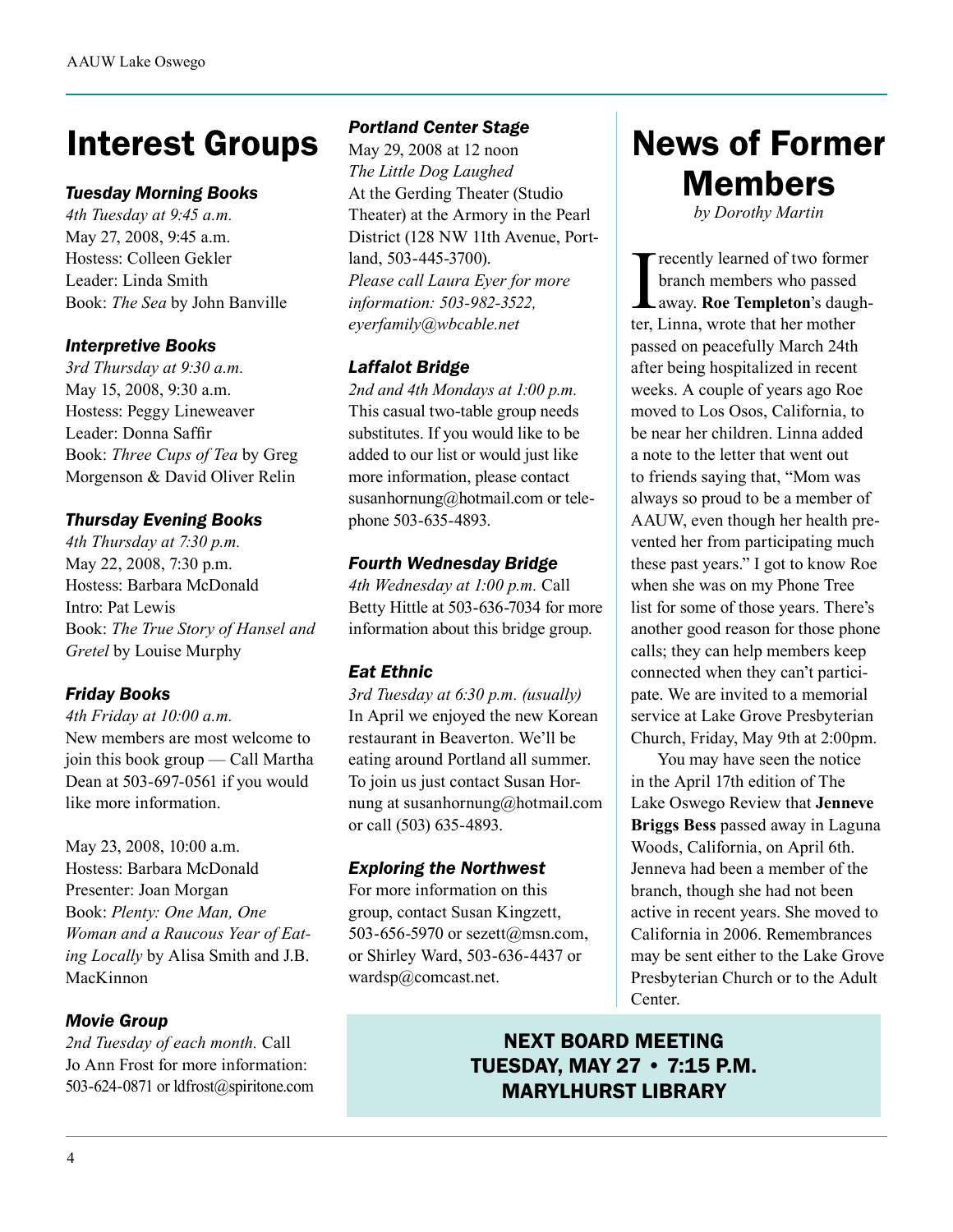# DUES ARE DUE

*by Dorothy Martin*

The time has come once again for us to support AAUW in its important work to promote equity for women and girls and in its contribution to our own enrichment. Thank you to those who responded to my article in the April Newsletter by sending your checks to me and special thanks to those who included the completed Dues Statement with your check. That saves me the time it would take to fill one out for you. I have to send them on to Sue Waldman our state Dues Treasurer and Database officer.

Now I have another request to those who still need to pay your dues. Sue requests that the statement

form be on  $8\frac{1}{2}$  x  $5\frac{1}{2}$  sheets of paper, so please cut the newsletter sheet in half (on the dashed line) or, if your newsletter is emailed, print an extra page with the form and send the whole page to me. I'll do the cutting. **Remember your dues are due by June 30**.

# AAUW Research Reports

 $\prod_{\text{that}}$ n 1885, a group of AAUW members conducted a survey that debunked the popular theory that higher education was bad for women's health. That first study established AAUW's commitment to cutting-edge research relevant to the struggle for gender equity in school and in society.

Today, AAUW conducts ground-

breaking research that draws national attention to issues of gender equity in education and the workplace; influences policy-makers as well as educators, parents, and students; and, most importantly, serves as a catalyst for action. Recent reports address topics such as the pay gap between men and women, economic security of older women, sexual harassment on college campuses, and gender equity in science and engineering education.

As part of AAUW's philanthropic mission, reports are made available at the lowest cost possible. Most reports are available in PDF form for free download. You can also purchase the published versions of research reports at ShopAAUW. AAUW members receive an additional 10 percent discount.

| 2008-2009 AAUW Dues Statement                                                                                                                                                                                                        |                                                                                           |  |  |
|--------------------------------------------------------------------------------------------------------------------------------------------------------------------------------------------------------------------------------------|-------------------------------------------------------------------------------------------|--|--|
| Lake Oswego Branch                                                                                                                                                                                                                   | \$49.00 Assoc Dues                                                                        |  |  |
| Dues for 2008-2009 are \$72.00. Please send this form and check payable to                                                                                                                                                           | \$11.00 State Dues                                                                        |  |  |
| <b>AAUW, Lake Oswego Branch</b><br>to Dorothy Martin, 17480 Holy Names Drive #414, Lake Oswego, OR 97034                                                                                                                             | \$12.00 Branch Dues                                                                       |  |  |
|                                                                                                                                                                                                                                      | \$72.00 Total Dues                                                                        |  |  |
| <b>Please highlight any changes</b>                                                                                                                                                                                                  |                                                                                           |  |  |
|                                                                                                                                                                                                                                      | \$23.00 Student Dues                                                                      |  |  |
|                                                                                                                                                                                                                                      | Full-time Undergraduates<br>only                                                          |  |  |
|                                                                                                                                                                                                                                      |                                                                                           |  |  |
| Email <u>contract the contract of the contract of the contract of the contract of the contract of the contract of the contract of the contract of the contract of the contract of the contract of the contract of the contract o</u> | Contributions or gifts to AAUW and dues                                                   |  |  |
|                                                                                                                                                                                                                                      | are not deductible as charitable contribu-<br>tions for federal income tax purposes. How- |  |  |
|                                                                                                                                                                                                                                      | ever, dues payments may be deducted as                                                    |  |  |
|                                                                                                                                                                                                                                      | ordinary and necessary business expenses.<br>Donations to the Educational Foundation      |  |  |
| Amount enclosed \$                                                                                                                                                                                                                   | and to the Legal Advocacy Fund are tax<br>deductible as charitable contributions for      |  |  |
| Life ___ Honorary Life ___ Dual ___ Student ___ New ___ Renewing ___                                                                                                                                                                 | Federal income tax purposes.                                                              |  |  |
| Occasionally AAUW's membership lists are made available to<br>carefully screened companies and organizations.                                                                                                                        | Our fiscal year is July 1 through June 30.<br>State dues include \$1.00 for the Oregon    |  |  |
| Check here if you do not want your name included on the list.                                                                                                                                                                        | News.                                                                                     |  |  |